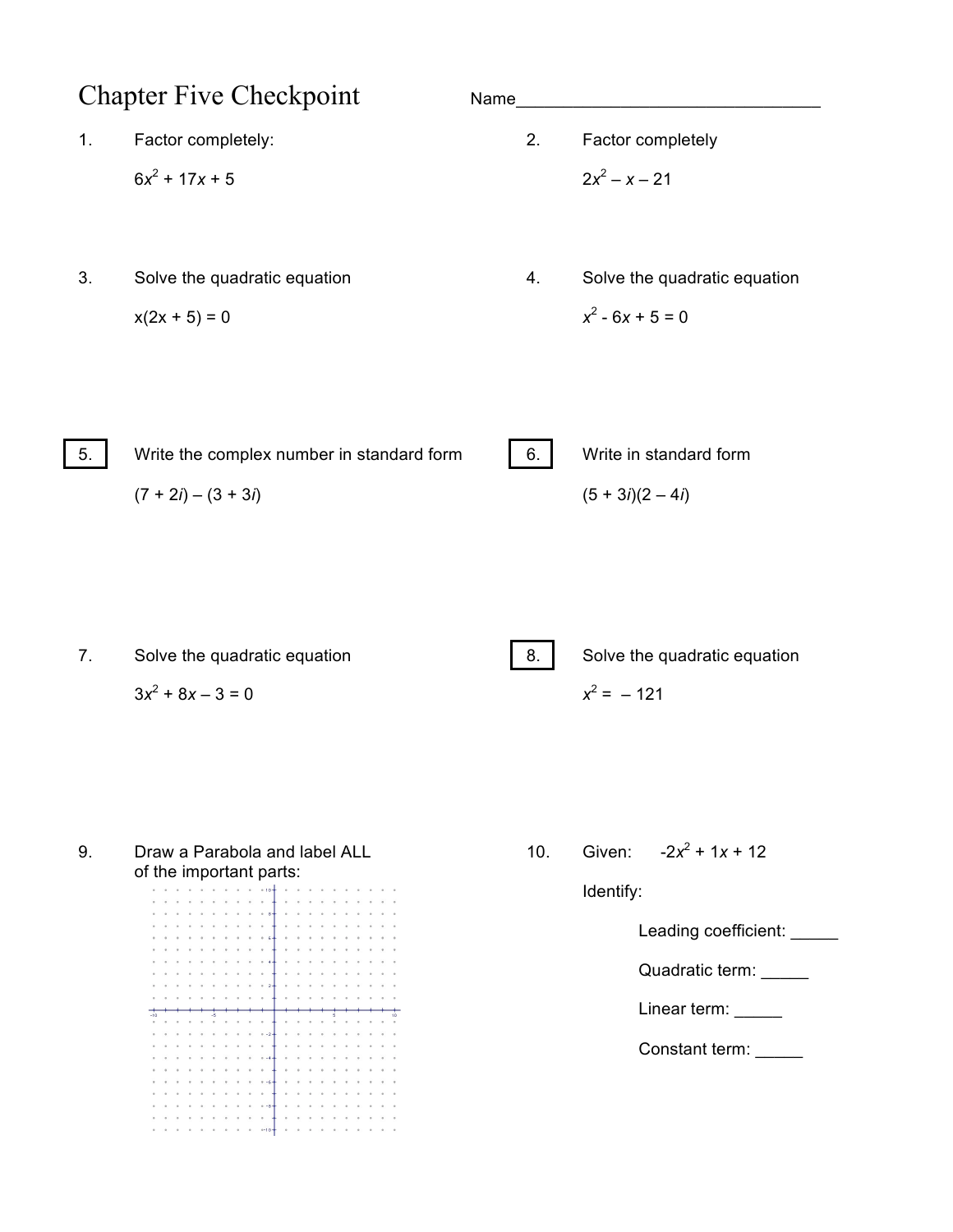| 11. | Solve the quadratic equation | $-12.$ | Solve the quadratic equation |
|-----|------------------------------|--------|------------------------------|
|     | $2x^2 - 6x = -4$             |        | $4(x-2)^2 = -8$              |
|     |                              |        |                              |
|     |                              |        |                              |

13. Write the complex number in standard form 14. Write in standard form

 $4 - \sqrt{-25}$ 

 $(4 - i)^2$ 

15. Use  $y = -x^2 + 2x + 3$  to answer the following: a) What is the vertex? Explain how you know: \_\_\_\_\_\_\_\_\_\_\_\_\_\_\_\_\_\_\_\_\_\_\_\_\_\_\_  $\mathcal{L}_\text{max}$  , and the set of the set of the set of the set of the set of the set of the set of the set of the set of the set of the set of the set of the set of the set of the set of the set of the set of the set of the b) What is the axis of symmetry?  $\begin{array}{cccccccccccccc} \bullet & \bullet & \bullet & \bullet & \bullet & \bullet & \bullet \end{array}$  $\alpha = \alpha - \alpha$  $\begin{array}{cccccccccccccc} a & & a & & a & & a & & a \end{array}$  $\overline{a} = \overline{a} \overline{a} = \overline{a}$ c) What is the *y*-intercept?  $\alpha = \alpha - \alpha = \alpha$  . d) Graph 16. Use  $y = (x+2)^2 - 4$  to answer the following: a) What is the vertex? Explain how you know: \_\_\_\_\_\_\_\_\_\_\_\_\_\_\_\_\_\_\_\_\_\_\_\_\_\_\_  $\mathcal{L}_\text{max}$  , and the set of the set of the set of the set of the set of the set of the set of the set of the set of the set of the set of the set of the set of the set of the set of the set of the set of the set of the b) What is the axis of symmetry?  $\overline{a} = \overline{a} \overline{a} = \overline{a}$ c) What is the *y*-intercept?  $\qquad \qquad$ d) Graph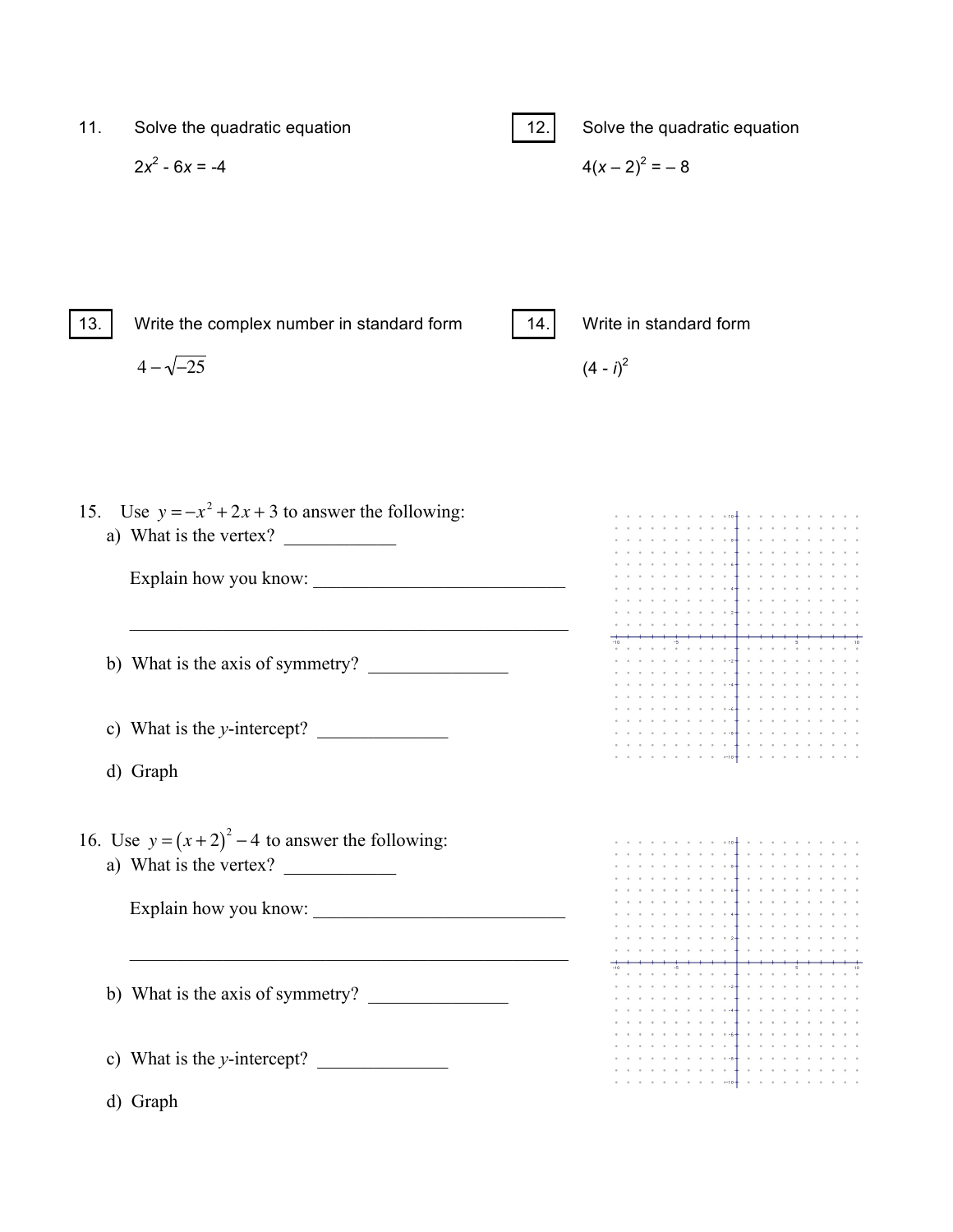17. Solve the quadratic equation 18. Solve the quadratic equation  $4x^2 + 200 = 0$  –  $4x^2 = -35$ 

- 19. A model for W.Build.4.U Construction's 20. revenue is  $R = -15p^2 + 300p + 12000$ , where *p* is the price in dollars of the company's Identify: product. What price will maximize the revenue? What will be the maximum revenue? Leading coefficient: \_\_\_\_\_
- Given:  $(3x + 2)^2$

Quadratic term: \_\_\_\_\_

Linear term: \_\_\_\_\_

Constant term:

Price: \_\_\_\_\_\_\_\_\_\_\_\_\_\_\_\_\_\_\_\_\_\_\_\_\_\_\_

Maximum revenue: \_\_\_\_\_\_\_\_\_\_\_\_\_\_\_\_

- 
- 21. Solve the quadratic equation 22. Solve the quadratic equation

 $(x - 2)^2 + 64 = 0$   $x^2 + 4x - 7 = 0$ 

- 23. Factor completely: 24. Factor completely
	- $10x^2 3x 1$  9*x*<sup>2</sup> 121
-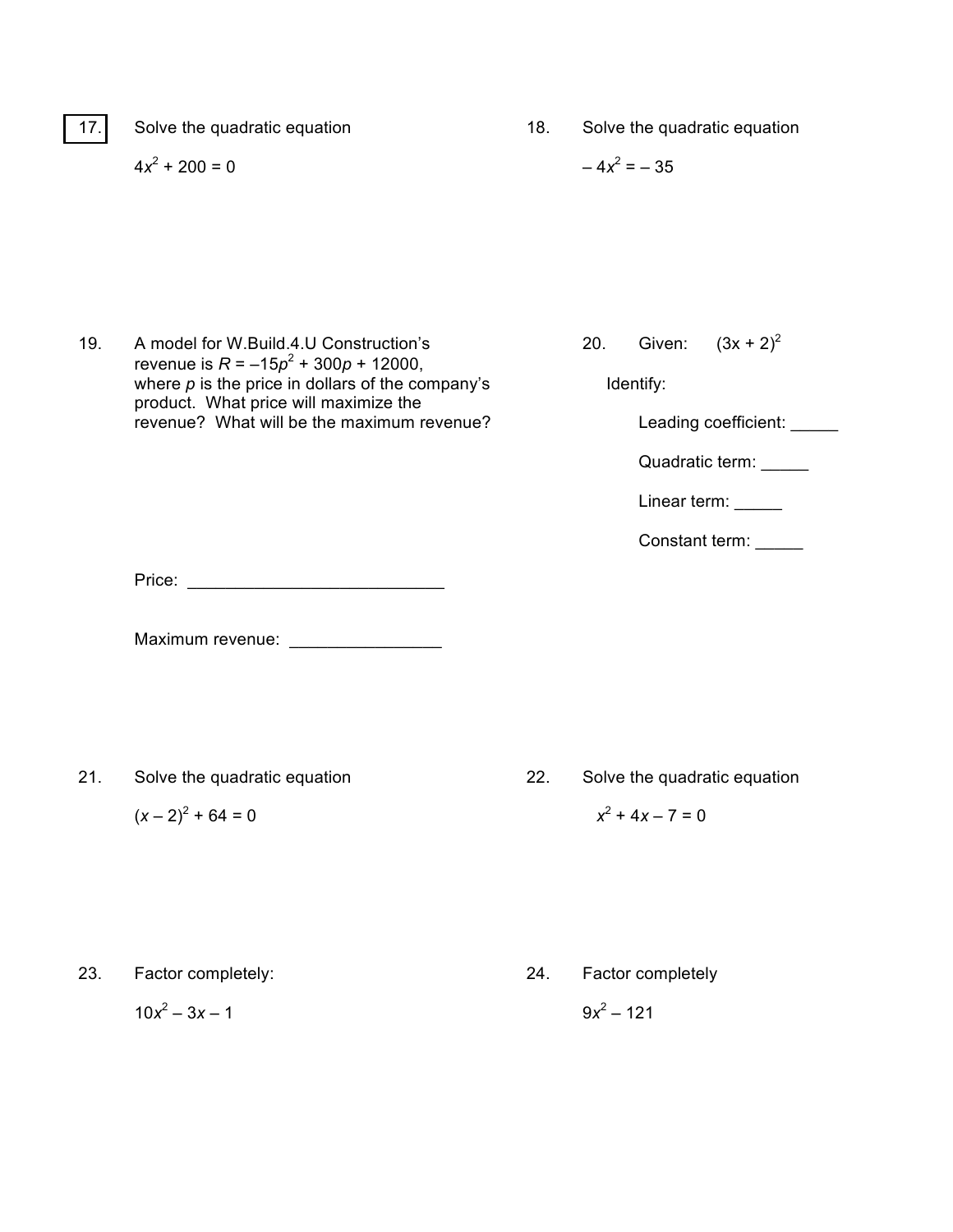25. Solve the quadratic equation 26. Solve the quadratic equation

$$
2x^2 + 5 = 11x
$$
 3x<sup>2</sup> - 4x - 7 = 0

$$
3x^2 - 4x - 7 = 0
$$

Find the vertex of the quadratic function and explain how you found it. Identify the axis of symmetry. Identify the *y*-intercept. Then graph the quadratic function.

| 27. | $y = 4x^2 + 8x - 45$               | 28. $y = (x - 1)^2 - 1$            |
|-----|------------------------------------|------------------------------------|
|     | Vertex: ___________________        | Vertex: _____________________      |
|     | How did you figure out the vertex? | How did you figure out the vertex? |
|     |                                    |                                    |
|     |                                    |                                    |
|     |                                    |                                    |
|     |                                    |                                    |
|     |                                    |                                    |
|     |                                    |                                    |